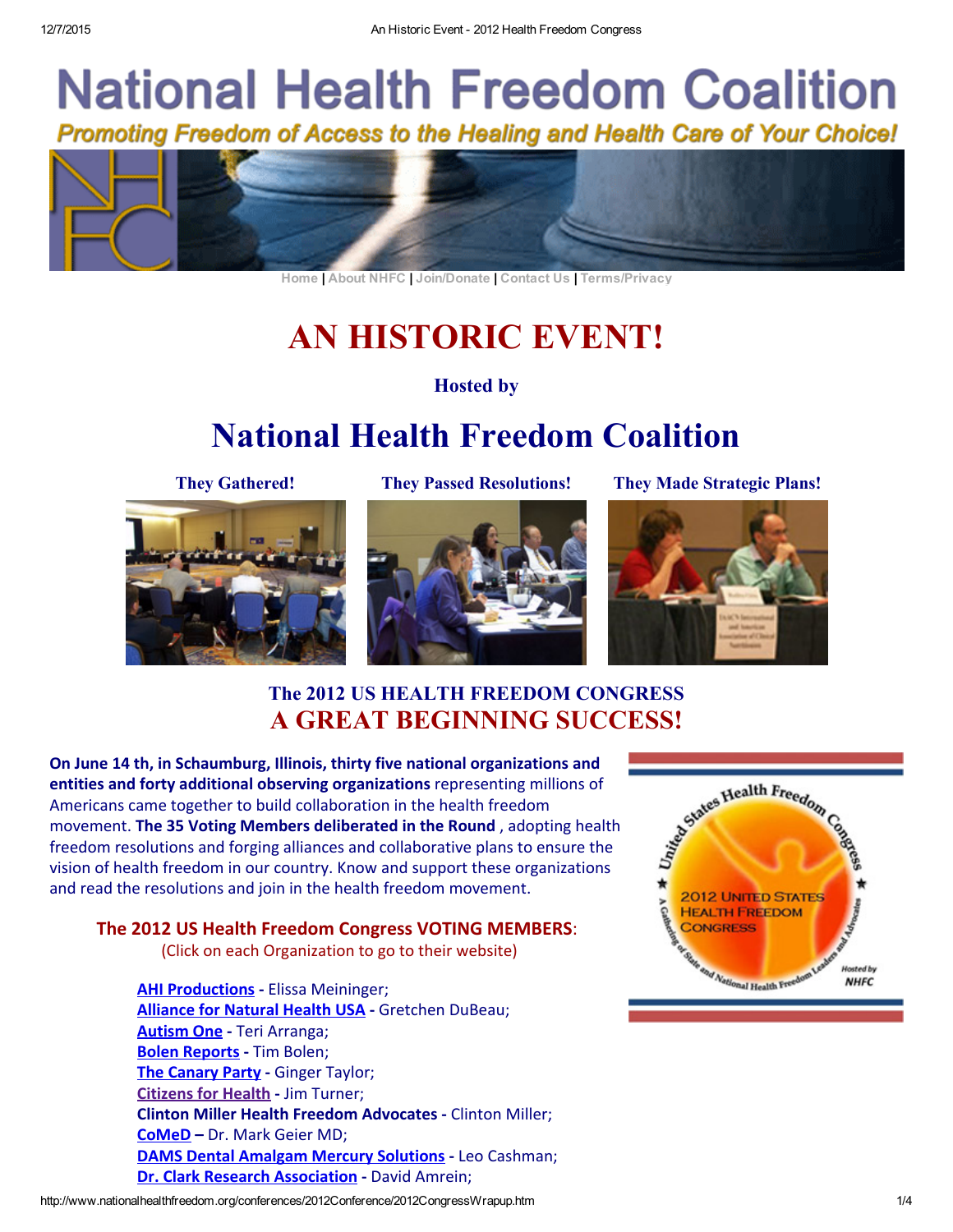[Electromagnetic Health.org](http://www.electromagnetichealth.org/) ‐ Duncan Campbell and Camilla Rees; [Emord & Associates, P.C.](http://www.emord.com/) - Jonathan Emord; [Farm and Ranch Freedom Alliance](http://farmandranchfreedom.org/) - Judith McGeary; Farm-to-Consumer Legal Defense Fund - Peter Kennedy; [Gary Null & Associates](http://www.garynull.com/) - Gary Null (unable to attend last minute but provided a first showing of his new documentary "*War on Health: the FDA's Cult of Tyranny*"); [The HealthKeepers Alliance](http://healthkeepers.net/index.php) - Stuart Hite/Julie Whitman Kline; [IAACN International and American Assoc. of Clinical Nutritionists](http://www.iaacn.org/) ‐ Radhia Gleis; [The Institute for Responsible Technology](http://responsibletechnology.org/) - Jeffrey Smith; [Institute of Integrative Nutrition](http://www.integrativenutrition.com/) ‐ Emily Warner; [Rick Jaffe Law Firm](http://rickjaffe.com/jaffe/) - Rick Jaffe; [Michigan Natural Health Coalition](http://www.michigannaturalhealthcoalition.org/) ‐ Jeri Spencer; [Minnesota Natural Health ‐ Legal Reform Project](http://www.mnhlrp.org/) ‐ Greg Schmidt; [National Health Federation](http://thenhf.com/) ‐ Scott Tips; [National Health Freedom Action](http://nationalhealthfreedom.org/CoalitionHhomepage.html) ‐ Bruce Curtis; [National Health Freedom Coalition](http://nationalhealthfreedom.org/) - Jerri Johnson; [NASH North American Society of Homeopaths](http://www.homeopathy.org/) ‐ Tanya Kell; [The Nutritional Magnesium Association](http://www.nutritionalmagnesium.org/aboutus.html) - Dr. Carolyn Dean MD; [Ohio Sunshine Health Freedom Coalition](http://www.ohiohealthfreedom.com/) ‐ Jane Semple; **[Sunshine Health Freedom Foundation](http://www.sunshinehealthfreedomfoundation.com/page/page/1869794.htm) - Susan Gingrich;** [Dr. Sherri J. Tenpenny](http://tenpennyimc.com/) ‐ Dr . Sherri Tenpenny; [Texas Health Freedom Coalition](http://texashealthfreedom.com/) - Peter McCarthy; [Robert Scott Bell](http://www.robertscottbell.com/) ‐ Robert Scott Bell; [Truehope Institute](http://www.truehope.com/) ‐ Anthony Stephan; [Virginians for Health Freedom](http://virginiansforhealthfreedom.org/) - Becky Hanks; Voice for HOPE - Healers Of Planet Earth - Denise Lewis Premschak

#### The 2012 US Health Freedom Congress RESOLUTIONS:

(Click on each Resolution to read full language)

They adopted: [Resolution 1A](https://nationalhealthfreedom.org/wp-content/uploads/1AMercury1.pdf) Protecting Humanity from Mercury‐containing Drugs; and [Resolution 3B](https://nationalhealthfreedom.org/wp-content/uploads/3B-rtf-GMO-3B-Resolution-long-CA-Initiative1.pdf) Supporting the California Right to Know Genetically Engineered Food;

They also adopted the health freedom principles embodied in 13 additional resolutions with the support of the member organizations to the extent determined by each organization's governing principles including the following resolutions:

[Resolution 2B](https://nationalhealthfreedom.org/wp-content/uploads/2B-EMF_Resolution_2B-with-support-edited1.pdf) Resolution on Electromagnetic Health [Resolution 3A](https://nationalhealthfreedom.org/wp-content/uploads/3A-rtf-GMO-3A-Resolution-long-Kucinich_amended-with-support1.pdf) Genetically Engineered Food Right to Know [Resolution 4A](https://nationalhealthfreedom.org/wp-content/uploads/4A-Resolution-4A-for-Dietary-Supplement-Protection-NHF_amended-with-support1.pdf) Dietary Supplement Protection [Resolution 5A](https://nationalhealthfreedom.org/wp-content/uploads/5A-Final-MisrepresentationsofHighFructoseCornSyrupHFCS-with-support1.pdf) Misrepresentations of High Fructose Corn Syrup HFCS [Resolution 6B](https://nationalhealthfreedom.org/wp-content/uploads/6BFoodFreedomresolution-v2-clean1final_amended-with-support1.pdf) Food Freedom [Resolution 7A](http://www.nationalhealthfreedom.org/conferences/2012Conference/CongressResolutions/7A%20Sherri%20J.%20Tenpenny%20re%20Vaccines%20final_amended%20with%20support.pdf) Right to Refuse Vaccination [Resolution 8A](https://nationalhealthfreedom.org/wp-content/uploads/8A-final-WaterFluoridationResolution-amended-with-support1.pdf) Water Fluoridation Resolution [Resolution 9A](https://nationalhealthfreedom.org/wp-content/uploads/9A-final-DentalAmalgamResolution_amended-with-support1.pdf) Dental Amalgam (Mercury) Fillings [Resolution 11A](https://nationalhealthfreedom.org/wp-content/uploads/11A-final-Autism-Resolution-2012_amended-with-support1.pdf) Autism [Resolution 13A](https://nationalhealthfreedom.org/wp-content/uploads/13AI-ACTResolutionfor2012HealthFreedomCongress-amended-with-support1.pdf) Protecting the Profession of Colon Hydrotherapy [Resolution 14A](https://nationalhealthfreedom.org/wp-content/uploads/14ADRAFTresolutiononinformedconsent1final_amended-with-support1.pdf) Informed Consent [Resolution 15A](https://nationalhealthfreedom.org/wp-content/uploads/15AFDA-warning-lettersResolutionsDMAAv221final_amended-with-support1.pdf) FDA Warning Letters [Resolution 16A](https://nationalhealthfreedom.org/wp-content/uploads/16AFDA-Treatment-of-Synthetic-Botanicals-final-amended-with-support1.pdf) FDA Treatment of Synthetic Botanicals

#### The 2012 US Health Freedom Congress AWARDEES: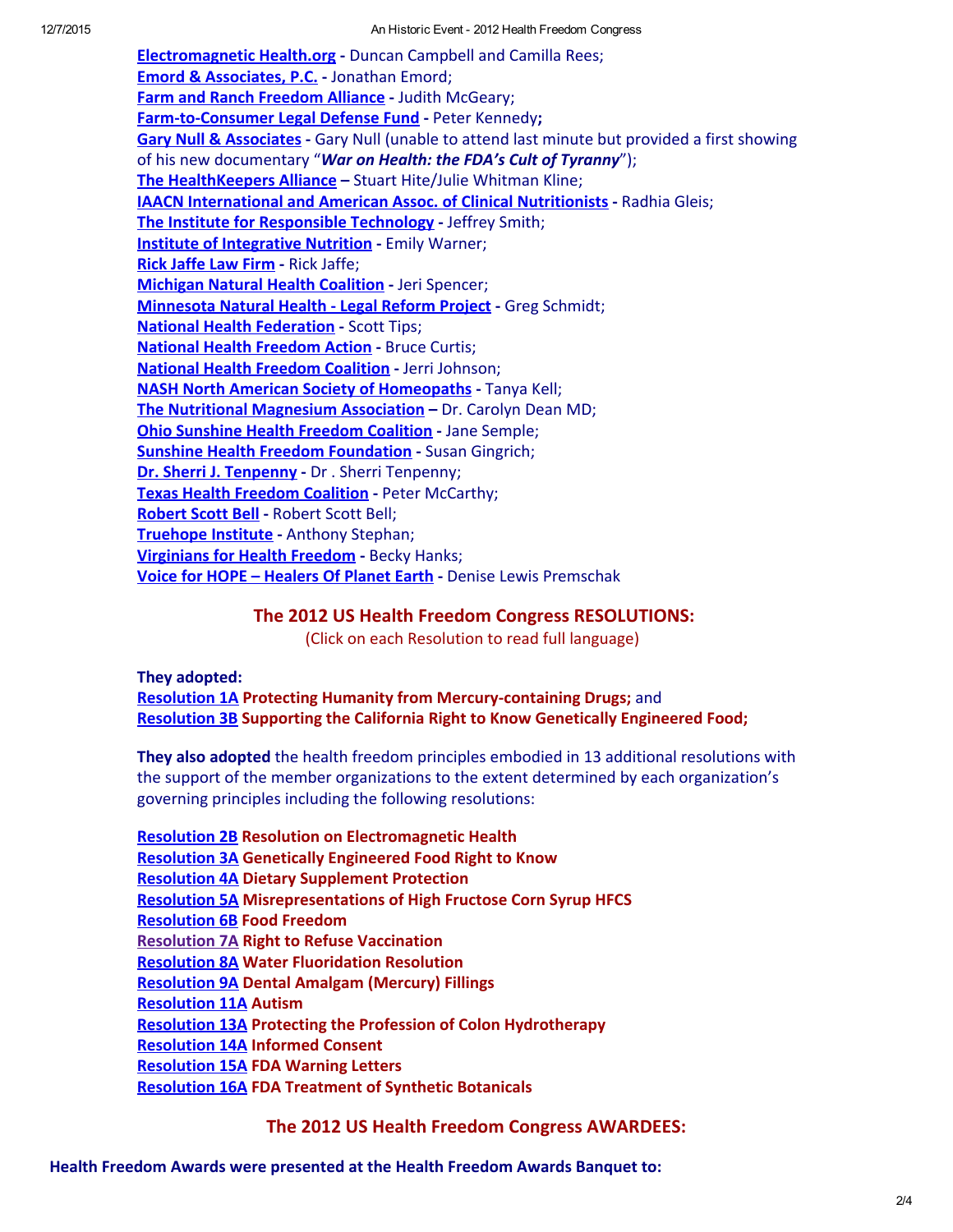1. Wynn Werner and NMCAAMP (New Mexico Complementary and Alternative Medicine Project) for successful passage of New Mexico's 2009 HB664, the "Unlicensed Health Care Practice Act" protecting New Mexico health seekers' rights to access traditional, cultural, complementary and alternative health care therapies and remedies;

2. Judith McGeary, JD, and Farm and Ranch Freedom Alliance for the successful building of a coalition of 157 organizations to endorse the "Tester Amendment" on the Food Safety bill of 2011, protecting small sustainable farms;

3. Becky Hanks, and Virginians for Health Freedom for successful negotiation of an amendment to a 2011 Virginia Massage licensing bill, in order to protect the rights of unlicensed body workers and natural health practitioners to be able to continue to provide services;

4. Rick Jaffe, Esquire, for being a health care litigator extraordinaire and author of Galileo's Lawyer: Courtroom Battles in Alternative Health, Complementary Medicine and Experimental Treatments

5. Jim Jenks, and Nevada Sunshine Health Freedom Foundation for their successful lobbying for a safe harbor amendment on a 2011 Nevada restrictive Dietitian licensing bill in order to protect the right to practice of unlicensed nutrition consultants and natural health care practitioners; and

6. Robert Scott Bell, Keynote Presenter at the Banquet, for empowering listeners by revealing the healing power within all of us, and showing no fear when confronting government and corporate bullies who would stand in the way of health freedom.

In SUMMARY: The coming together of these organizations and leaders marks an historic event in the movement to bring freedom in health back to the citizens, consumers, individuals, and health‐seekers of our country. We ask you to support these organizations in working together in peaceful collaborative efforts to regain the health and strength of our great nation. [\(Click Here to read the entire Health Freedom Congress Program](https://nationalhealthfreedom.org/wp-content/uploads/Program_060612.pdf))

### We thank our generous US Health Freedom Congress Sponsors Who made this gathering possible!

GOLD SPONSOR



*Sunshine Health Freedom Foundation Nail Guardian, LLC*

BANQUET SPONSOR *Life Extension Foundation, Inc.*

#### PROMOTING SPONSORS

*The HealthKeepers Alliance Magnesium Advocacy Group National Health Federation Spring Forest Qi Gong Truehope Institute*